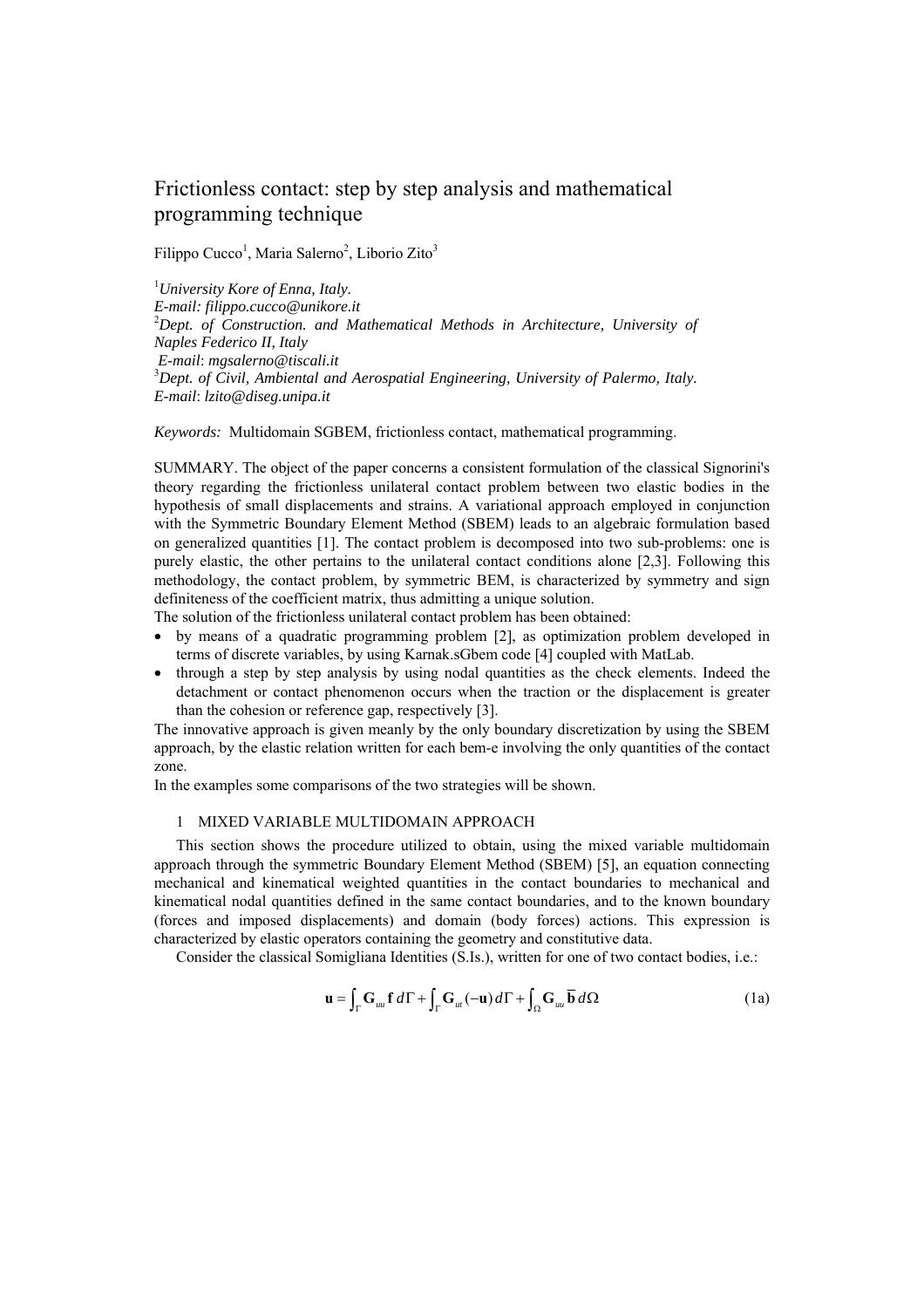$$
\mathbf{t} = \int_{\Gamma} \mathbf{G}_{u} \mathbf{f} \, d\Gamma + \int_{\Gamma} \mathbf{G}_{u} (-\mathbf{u}) \, d\Gamma + \int_{\Omega} \mathbf{G}_{u} \overline{\mathbf{b}} \, d\Omega \tag{1b}
$$

having domain  $Ω$  and boundary  $Γ$ .

It is subjected to plane actions, i.e. to forces  $\overline{f}_2$  at the portion  $\Gamma_2$  of the free boundary, to displacements  $\overline{\mathbf{u}}_1$  imposed at the portion  $\Gamma_1$  of the constrained boundary, to body forces  $\overline{\mathbf{b}}$  in  $\Omega$ .

The contact between the two bodies involves the presence of the boundary  $\Gamma_0$ . We want to obtain the elastic response to the external actions in terms of displacements  $\mathbf{u}_2$  on  $\Gamma_2$  and reactive forces  $f_1$  on  $\Gamma_1$ , but also in terms of the displacements  $f_0$  and tractions  $f_0$  at the contact boundary  $\Gamma_0$  and in terms of stresses  $\sigma$  in the domain of each body by using the mixed variable multidomain SBEM approach [5].

#### 1.1 *Governing equations of the body*

Consider a generic body, here called bem-element (bem-e), characterized by the boundary Γ distinguished into three parts, free  $\Gamma_2$ , constrained  $\Gamma_1$  and contact  $\Gamma_0$ . For this bem-e the following Dirichlet and Neumann conditions can be written:

$$
\mathbf{u}_1 = \overline{\mathbf{u}}_1 \quad on \quad \Gamma_1
$$
  
\n
$$
\mathbf{t}_2 = \overline{\mathbf{t}}_2 \quad on \quad \Gamma_2
$$
 (2a,b)

If we introduce in Eqs.(2a,b) the S.Is. of the displacements and tractions, the following boundary integral equations can be obtained:

$$
\mathbf{u}_{1}[\mathbf{f}_{1}, -\mathbf{u}_{2}, \mathbf{f}_{0}, -\mathbf{u}_{0}] + \mathbf{u}_{1}[\overline{\mathbf{f}}_{2}, -\overline{\mathbf{u}}_{1}^{PV}, \overline{\mathbf{b}}] + \frac{1}{2}\overline{\mathbf{u}}_{1} = \overline{\mathbf{u}}_{1}
$$
\n
$$
\mathbf{t}_{2}[\mathbf{f}_{1}, -\mathbf{u}_{2}, \mathbf{f}_{0}, -\mathbf{u}_{0}] + \mathbf{t}_{2}[\overline{\mathbf{f}}_{2}^{PV}, -\overline{\mathbf{u}}_{1}, \overline{\mathbf{b}}] + \frac{1}{2}\overline{\mathbf{f}}_{2} = \overline{\mathbf{f}}_{2}
$$
\n(3a,b)

where a symbolic form has been used and where the typologies of the boundary are characterized by the indices introduced in the displacement and traction vectors.

It is necessary to define the unknowns  $\mathbf{u}_0$  and  $\mathbf{t}_0$ , related to the contact boundary  $\Gamma_0$ 

$$
\mathbf{u}_0 = \mathbf{u}_0[\mathbf{f}_1, -\mathbf{u}_2, \mathbf{f}_0, -\mathbf{u}_0^{PV}] + \frac{1}{2}\mathbf{u}_0 + \mathbf{u}_0[\overline{\mathbf{f}}_2, -\overline{\mathbf{u}}_1, \overline{\mathbf{b}}]
$$
  
\n
$$
\mathbf{t}_0 = \mathbf{t}_0[\mathbf{f}_1, -\mathbf{u}_2, \mathbf{f}_0^{PV}, -\mathbf{u}_0] + \frac{1}{2}\mathbf{t}_0 + \mathbf{t}_0[\overline{\mathbf{f}}_2, -\overline{\mathbf{u}}_1, \overline{\mathbf{b}}]
$$
(4a,b)

where the terms  $\mathbf{u}$   $[-\mathbf{u}_0^{PV}]$  and  $\mathbf{t}$   $[\mathbf{t}_0^{PV}]$  include the presence of integrals as the Cauchy Principal Values, while the terms where  $\frac{1}{2}$  occurs are the corresponding free terms.

Eqs.(3a,b) have to be rewritten in a different way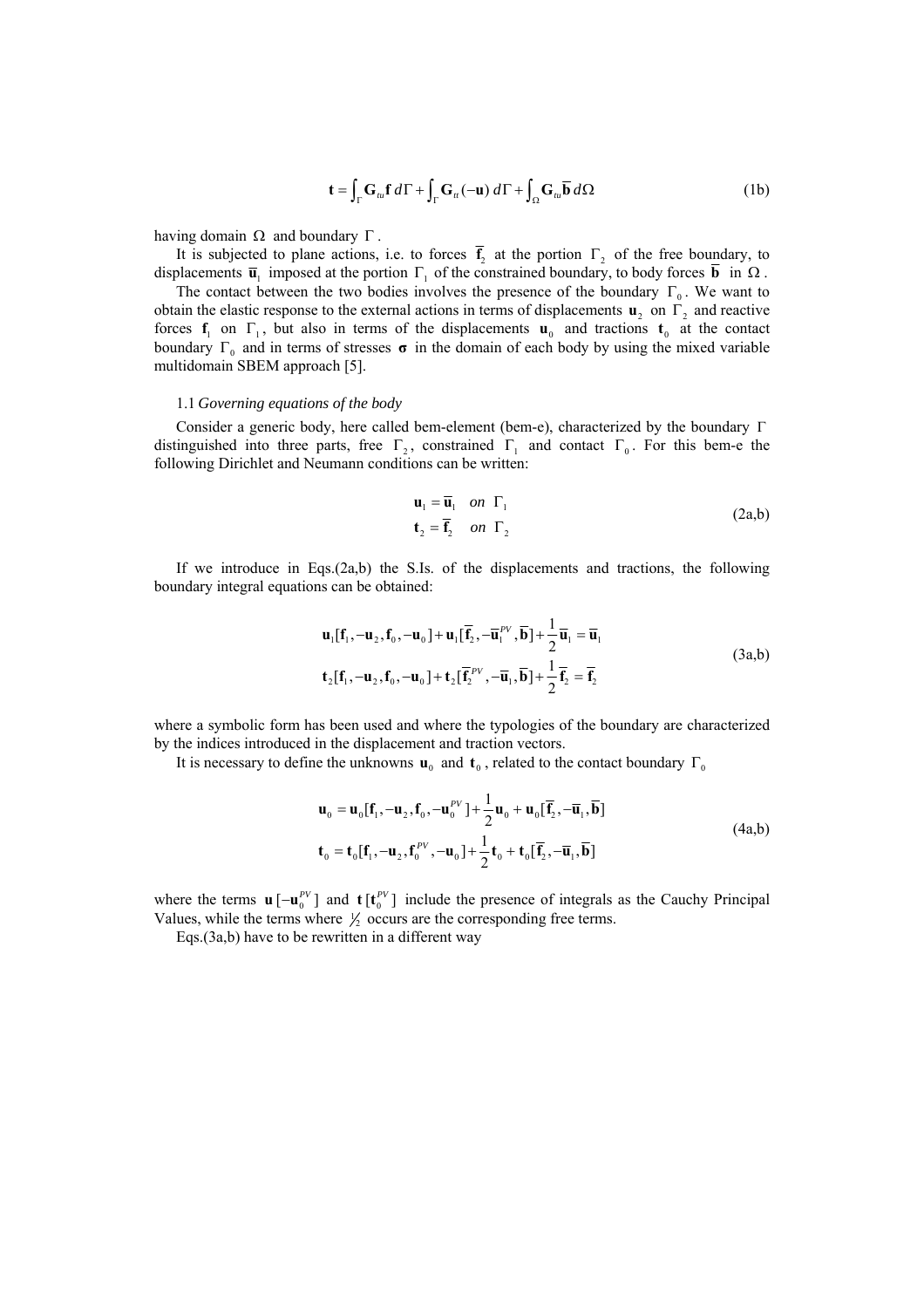$$
\mathbf{u}_{1}[\mathbf{f}_{1}, -\mathbf{u}_{2}, \mathbf{f}_{0}, -\mathbf{u}_{0}] + \underbrace{\mathbf{u}_{1}[\overline{\mathbf{f}}_{2}, -\overline{\mathbf{u}}_{1}^{PV}, \overline{\mathbf{b}}] - \frac{1}{2}\overline{\mathbf{u}}_{1}}_{\hat{\mathbf{u}}_{1}} = \mathbf{0}
$$
\n
$$
\mathbf{t}_{2}[\mathbf{f}_{1}, -\mathbf{u}_{2}, \mathbf{f}_{0}, -\mathbf{u}_{0}] + \underbrace{\mathbf{t}_{2}[\overline{\mathbf{f}}_{2}^{PV}, -\overline{\mathbf{u}}_{1}, \overline{\mathbf{b}}] - \frac{1}{2}\overline{\mathbf{f}}_{2}}_{\hat{\mathbf{t}}_{2}} = \mathbf{0}
$$
\n(5a,b)

whereas Eqs.(4a,b) remain unchanged.

We introduce the boundary discretization into the boundary elements by performing the following modelling of all the known and unknown quantities:

$$
\mathbf{f}_1 = \mathbf{\Psi}_t \ \mathbf{F}_1 \ , \ \overline{\mathbf{f}}_2 = \mathbf{\Psi}_t \ \overline{\mathbf{F}}_2 \ , \ \mathbf{t}_0 = \mathbf{\Psi}_t \ \mathbf{F}_0 \ , \ \mathbf{u}_2 = \mathbf{\Psi}_u \ \mathbf{U}_2 \ , \ \overline{\mathbf{u}}_1 = \mathbf{\Psi}_u \ \overline{\mathbf{U}}_1 \ , \ \mathbf{u}_0 = \mathbf{\Psi}_u \ \mathbf{U}_0 \tag{6a-f}
$$

where  $\Psi_t$  and  $\Psi_u$  are appropriate matrices of shape functions regarding the boundary quantities. Further, the capital letters indicate the nodal vectors of the forces ( $\mathbf{F}_1$ ,  $\mathbf{F}_2$  and  $\mathbf{F}_0$ ) and of the displacements ( $\overline{U}_1$ ,  $U_2$ , and  $U_0$ ) defined at the boundary nodes.

We now perform the weighting of all the coefficients of Eqs.(4) and (5). For this purpose, the same shape functions as those modelling the causes are employed, but introduced in an energetically dual way according to the Galerkin approach [2], thus obtaining the following generalized equations:

$$
\int_{\Gamma_1} \Psi_f^T \left( \mathbf{u}_1 - \overline{\mathbf{u}}_1 \right) = \mathbf{0}, \ \int_{\Gamma_2} \Psi_u^T \left( \mathbf{t}_2 - \overline{\mathbf{f}}_2 \right) = \mathbf{0}, \ \ \mathbf{W}_0 = \int_{\Gamma_0} \Psi_f^T \mathbf{u}_0, \ \ \mathbf{P}_0 = \int_{\Gamma_0} \Psi_u^T \mathbf{t}_0 \tag{7a-d}
$$

As a consequence, these latter are rewritten in the following symbolic form:

$$
W_{1}[F_{1}, -U_{2}, F_{0}, -U_{0}] + \hat{W}_{1} = 0
$$
  
\n
$$
P_{2}[F_{1}, -U_{2}, F_{0}, -U_{0}] + \hat{P}_{2} = 0
$$
  
\n
$$
W_{0} = W_{0}[F_{1}, -U_{2}, F_{0}, -U_{0}] + \hat{W}_{0}
$$
  
\n
$$
P_{0} = P_{0}[F_{1}, -U_{2}, F_{0}, -U_{0}] + \hat{P}_{0}
$$
\n(8a-d)

or in the following equivalent block system:

$$
\frac{\mathbf{0}}{\mathbf{W}_{0}} = \begin{bmatrix} \mathbf{A}_{u1, u1} & \mathbf{A}_{u1, f2} & \mathbf{A}_{u1, u0} & \mathbf{A}_{u1, f0} & \mathbf{F}_{1} \\ \mathbf{A}_{f2, u1} & \mathbf{A}_{f2, f2} & \mathbf{A}_{f2, u0} & \mathbf{A}_{f2, f0} & -\mathbf{U}_{2} \\ \hline \mathbf{A}_{u0, u1} & \mathbf{A}_{u0, f2} & \mathbf{A}_{u0, u0} & \mathbf{A}_{u0, f0} & \mathbf{F}_{0} \\ \mathbf{A}_{f0, u1} & \mathbf{A}_{f0, f2} & \mathbf{A}_{f0, u0} & \mathbf{A}_{f0, f0} & -\mathbf{U}_{0} \end{bmatrix} + \begin{bmatrix} \hat{\mathbf{W}}_{1} \\ \hat{\mathbf{P}}_{2} \\ \hline \hat{\mathbf{W}}_{0} \\ \hline \hat{\mathbf{W}}_{0} \\ \hline \hat{\mathbf{P}}_{0} \end{bmatrix}
$$
(9)

In the latter block equation the matrix **A** is symmetric. Moreover, the submatrices and the subvectors  $\hat{\mathbf{W}}, \hat{\mathbf{P}}$  are formed by coefficients obtained through a double integration according to the SBEM strategy. In detail, the first and second rows represent the Dirichlet and Neumann conditions written in weighted form  $W_1 - \overline{W}_1 = 0$  and  $P_2 - \overline{P}_2 = 0$ . The remaining rows regard the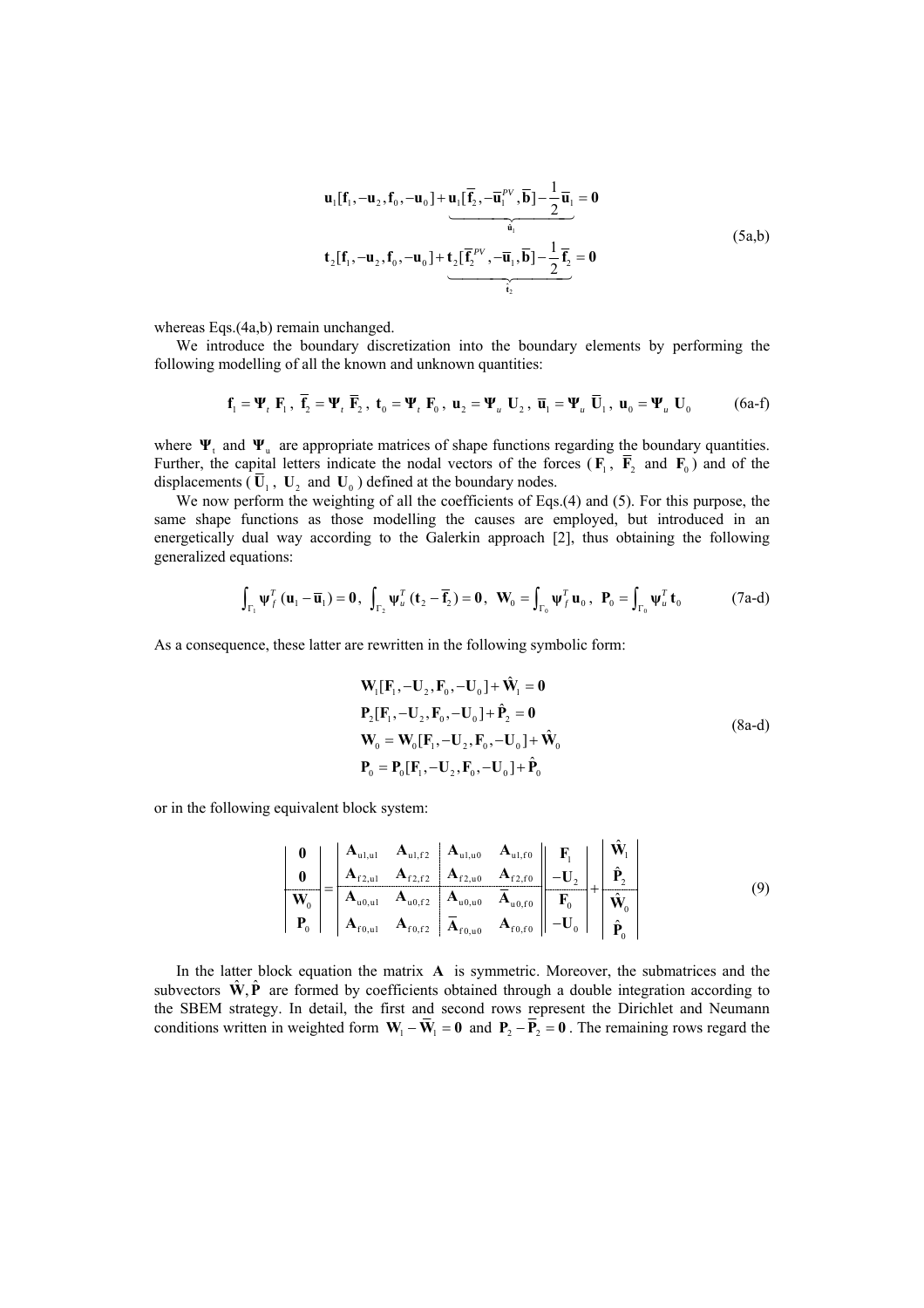weighting of the displacements and tractions in the contact zones. The terms  $\overline{A}_{u0,f0} = \overline{A}_{f0,u0}$  are symmetric and include the weighting of the CPV integrals and of the corresponding free terms.

In Eq.(9) some coefficients show singular or hyper-singular kernels. These difficulties were overcome within the SBEM approach by using different techniques. The reader can refer to Panzeca et al. [1, 5] for a more detailed discussion of the computational aspects and for the related references.

Eq.(9) can be expressed in compact form in the following way:

$$
\mathbf{0} = \mathbf{A} \mathbf{X} + \mathbf{A}_0 \mathbf{X}_0 + \hat{\mathbf{L}}
$$
  

$$
\mathbf{Z}_0 = \mathbf{A}_0^T \mathbf{X} + \mathbf{A}_{00} \mathbf{X}_0 + \hat{\mathbf{L}}_0
$$
 (10a,b)

where the following positions were set

$$
\mathbf{Z}_0 = \begin{vmatrix} \mathbf{W}_0 \\ \mathbf{P}_0 \end{vmatrix}, \mathbf{X} = \begin{vmatrix} \mathbf{F}_1 \\ -\mathbf{U}_2 \end{vmatrix}, \mathbf{X}_0 = \begin{vmatrix} \mathbf{F}_0 \\ -\mathbf{U}_0 \end{vmatrix}, \hat{\mathbf{L}} = \begin{vmatrix} \hat{\mathbf{W}}_1 \\ \hat{\mathbf{P}}_2 \end{vmatrix}, \hat{\mathbf{L}}_0 = \begin{vmatrix} \hat{\mathbf{W}}_0 \\ \hat{\mathbf{P}}_0 \end{vmatrix}
$$
(11a-e)

The vector  $\mathbf{Z}_0$  collects the generalized (or weighted) displacement  $\mathbf{W}_0$  and traction  $\mathbf{P}_0$ subvectors defined at the boundaries in contact, obtained as the response to all the known and unknown actions, regarding the boundary and domain quantities. By performing variable condensation through the replacement of the vector  $\bf{X}$  extracted from Eq.(10a) into Eq.(10b), one obtains:

$$
\mathbf{Z}_0 = \mathbf{D}_{00} \mathbf{X}_0 + \hat{\mathbf{Z}}_0 \tag{12}
$$

where one sets

$$
\mathbf{D}_{00} = \mathbf{A}_0^T \mathbf{A}^{-1} \mathbf{A}_0 - \mathbf{A}_{00} , \ \hat{\mathbf{Z}}_0 = -\mathbf{A}_0^T \mathbf{A}^{-1} \hat{\mathbf{L}} + \hat{\mathbf{L}}_0 ,
$$
 (13a,b)

 $Eq.(12)$  is a characteristic equation written for each bem-e. It relates the generalized (or weighted) displacements and tractions, collected in  $\mathbb{Z}_0$ , defined at the contact zone  $\Gamma_0$ , to the force and displacement nodal quantities  $X_0$  and to the load vector  $\hat{Z}_0$ . Moreover  $D_{00}$  is an appropriate stiffness-flexibility matrix of the bem-e being examined.

#### 1.2 *Bem-element assembly*

This strategy is based on the approach of multi-connected bodies handled by using the symmetric BEM, recently introduced [1,5,6].

Let us start by considering the two bodies in contact and for each of these  $Eq.(12)$ . Thus we obtain two global relations related to the bem-elements considered, i.e.:

$$
\begin{vmatrix} \mathbf{Z}_0^A \\ \mathbf{Z}_0^B \end{vmatrix} = \begin{vmatrix} \mathbf{D}_{00}^A & \mathbf{0} \\ \mathbf{0} & \mathbf{D}_{00}^B \end{vmatrix} \begin{vmatrix} \mathbf{X}_0^A \\ \mathbf{X}_0^B \end{vmatrix} + \begin{vmatrix} \hat{\mathbf{Z}}_0^A \\ \hat{\mathbf{Z}}_0^B \end{vmatrix}
$$
(14)

or in compact form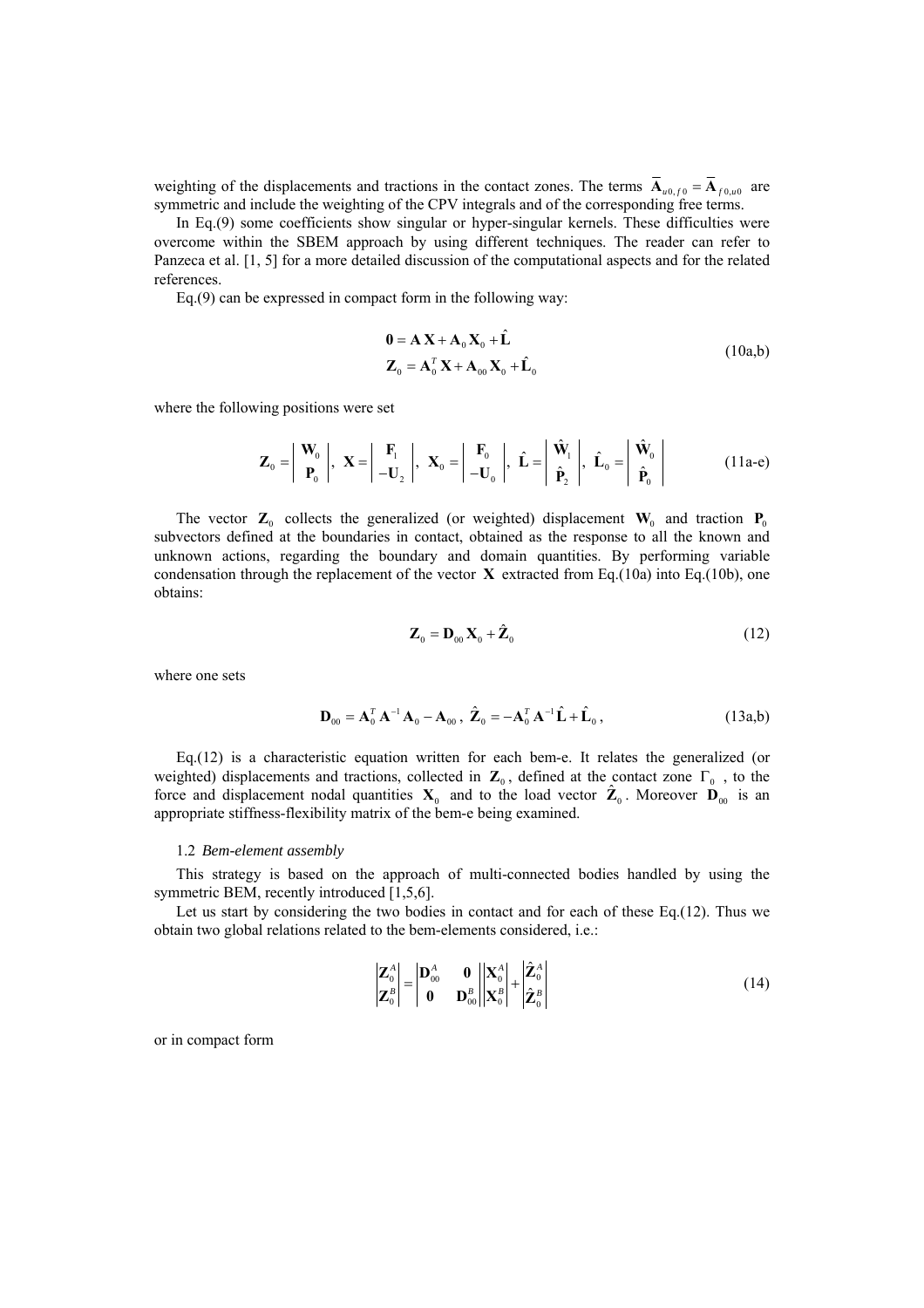$$
\mathbf{Z}_0 = \mathbf{D}_{00} \mathbf{X}_0 + \hat{\mathbf{Z}}_0 \tag{15}
$$

formally equal to Eq.(12).

We introduce the nodal vector  $\mathbf{Y}_0$  of the mechanical and kinematical unknowns related to the assembled system regarding the  $\Gamma_0$  boundary and perform a suitable nodal variable condensation through the matrices of equilibrium  $L^T$  and of compatibility  $N$ , respectively:

$$
\begin{vmatrix} \mathbf{F}_0^A \\ -\mathbf{U}_0^A \\ \mathbf{F}_0^B \\ -\mathbf{U}_0^B \end{vmatrix} = \begin{vmatrix} (\mathbf{L}^A)^T & \mathbf{0} \\ \mathbf{0} & \mathbf{N}^A \\ (\mathbf{L}^B)^T & \mathbf{0} \\ \mathbf{0} & \mathbf{N}^B \end{vmatrix} - \mathbf{U}_0 \begin{vmatrix} \mathbf{F}_0 \\ i.e. \mathbf{X}_0 = \mathbf{E} \mathbf{Y}_0 \end{vmatrix}
$$
 (16)

The latter relation has to be considered as a strong regularity condition related to the nodal quantities.

The same transposed matrices **L** and  $N<sup>T</sup>$  define the weighted equilibrium and compatibility, respectively.

$$
\begin{vmatrix} \mathbf{L}^A & \mathbf{0} & \mathbf{L}^B & \mathbf{0} \\ \mathbf{0} & (\mathbf{N}^A)^T & \mathbf{0} & (\mathbf{N}^B)^T \end{vmatrix} \begin{vmatrix} \mathbf{W}_0^A \\ \mathbf{P}_0^A \\ \mathbf{W}_0^B \\ \mathbf{P}_0^B \end{vmatrix} = \begin{vmatrix} \mathbf{0} \\ \mathbf{0} \end{vmatrix} \quad i.e. \quad \mathbf{E}^T \mathbf{Z}_0 = \mathbf{0} \tag{17}
$$

The latter relation has to be considered as a weak regularity condition related to the weighted quantities.

Eqs.(16,17) utilized with Eqs.(15) give rise to the following relation:

$$
\mathbf{K}_{00}\,\mathbf{Y}_0 + \hat{\mathbf{f}}_0 = \mathbf{0} \tag{18}
$$

where

$$
\mathbf{K}_{00} = \mathbf{E}^T \, \mathbf{D}_{00} \, \mathbf{E}, \quad \hat{\mathbf{f}}_0 = \mathbf{E}^T \, \hat{\mathbf{Z}}_0 \tag{19}
$$

Eq.(18) can be rewritten in the following form

$$
\frac{\mathbf{K}_{\text{wow}}}{\mathbf{K}_{\text{pow}}}\frac{\mathbf{K}_{\text{wopo}}}{\mathbf{K}_{\text{pop}}}\frac{\mathbf{F}_{0}}{\|\mathbf{F}_{0}\|} + \frac{\hat{\mathbf{L}}_{\text{w0}}}{\hat{\mathbf{L}}_{\text{po}}} = \frac{\mathbf{0}}{\|\mathbf{0}\|}
$$
(20)

By performing a diagonalization process of Eqs. (20), one obtains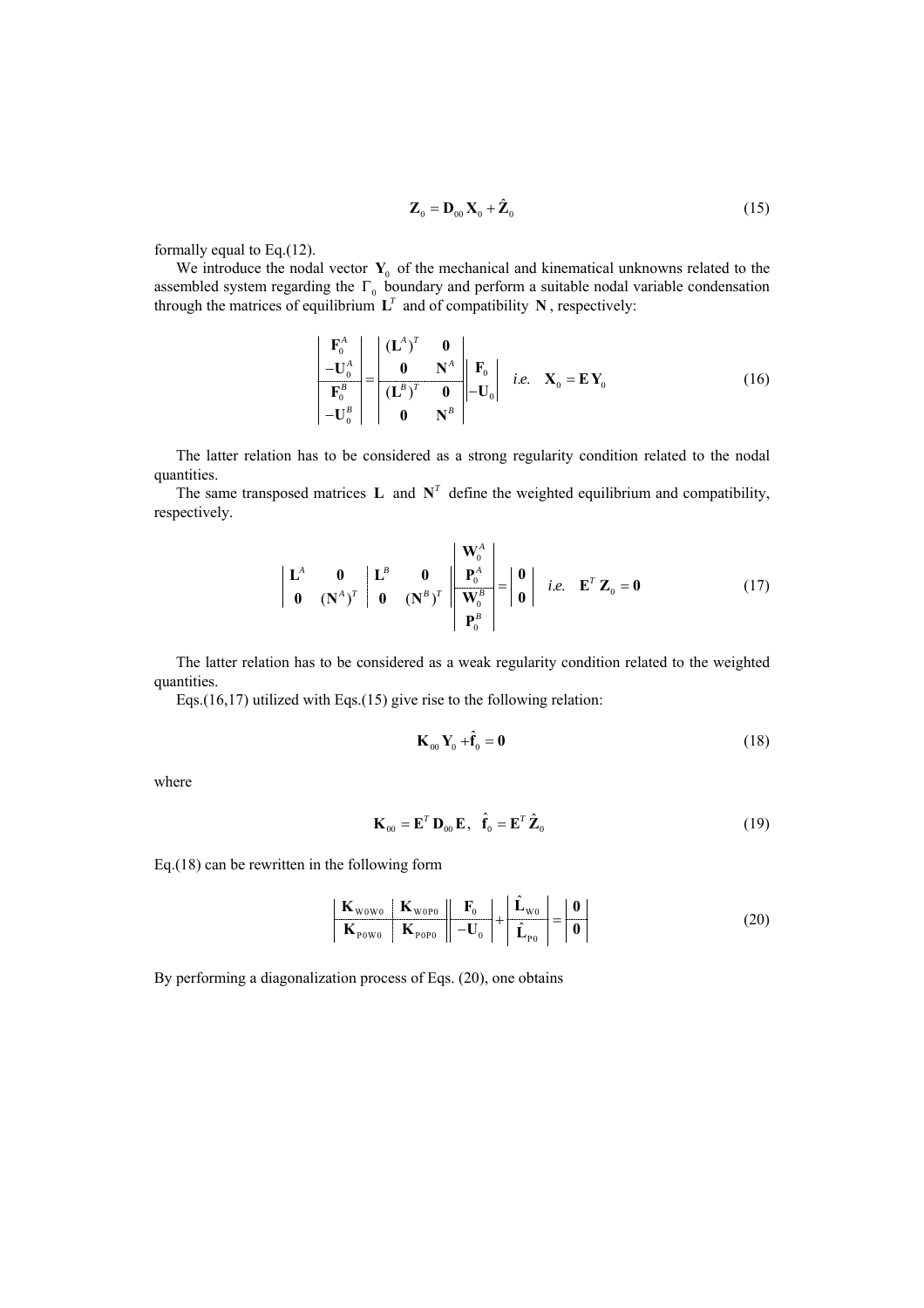$$
\left| \begin{array}{c|c} \mathbf{K}_{\text{wow0}} & \mathbf{0} \\ \hline \mathbf{0} & \tilde{\mathbf{K}}_{\text{pop0}} \end{array} \right| \left| \begin{array}{c|c} \mathbf{F}_0 & \mathbf{F}_{\text{w0}} \\ \hline -\mathbf{U}_0 & \mathbf{F}_{\text{pop}} \end{array} \right| = \left| \begin{array}{c|c} \mathbf{0} \\ \hline \mathbf{0} \end{array} \right| \tag{21}
$$

where

$$
\tilde{\mathbf{K}}_{\text{pop}} = \mathbf{K}_{\text{pop}} - \mathbf{K}_{\text{wopp}}^T \mathbf{K}_{\text{woup}}^{-1} \mathbf{K}_{\text{wopp}}^{-1}, \n\tilde{\mathbf{L}}_{\text{po}} = \hat{\mathbf{L}}_{\text{po}} - \mathbf{K}_{\text{wopp}}^T \mathbf{K}_{\text{wow}}^{-1} \hat{\mathbf{L}}_{\text{wo}} , \n\tilde{\mathbf{L}}_{\text{wo}} = \hat{\mathbf{L}}_{\text{wo}} - \mathbf{K}_{\text{wopp}} \tilde{\mathbf{K}}_{\text{pop}}^{-1} \tilde{\mathbf{L}}_{\text{po}}.
$$
\n(22)

The two equations extracted from Eq.(21)  $\mathbf{K}_{w_0w_0} \mathbf{F}_0 + \tilde{\mathbf{L}}_{w_0} = \mathbf{0}$  and  $\tilde{\mathbf{K}}_{pop_0}(-\mathbf{U}_0) + \tilde{\mathbf{L}}_{pop_0} = \mathbf{0}$ represent the force and the displacement methods, respectively, based on the mixed boundary values in terms of the symmetric BEM. These equations can be used to obtain the solution in a contact-detachment process as a linear complementary problem, through a step-by-step procedure, or to solve a minimum problem of the total potential energy through a quadratic programming.

### 2 CONTACT-DETACHMENT PROBLEM

The analysis process concerns two bodies in contact, A and B, which are subjected to external actions, constant or variable in time. In both hypotheses, the problem appears nonlinear because the external actions modify the zones that characterize the boundary of the two bodies: in particular the typifying of the boundaries  $\Gamma_2$  and  $\Gamma_0$  changes partially.

Let us consider the boundary conditions of the Signorini unilateral contact problem rewritten in nodal form, as discussed in a more extensive form by Panzeca et al. in [3]:

$$
\tilde{\mathbf{n}}^{A} \left( \mathbf{W}_{2}^{A} - \mathbf{W}_{2}^{B} \right) \leq \mathbf{H}, \quad \mathbf{C} = \mathbf{0} \qquad \text{gap condition}
$$
\n
$$
\tilde{\mathbf{n}}^{A} \mathbf{P}_{0}^{A} \leq \mathbf{C}, \quad \mathbf{H} = \mathbf{0} \qquad \text{contact condition}
$$
\n
$$
\left[ \tilde{\mathbf{n}}^{A} \left( \mathbf{W}_{2}^{A} - \mathbf{W}_{2}^{B} \right) - \mathbf{H} \right] \left[ \tilde{\mathbf{n}}^{A} \mathbf{P}_{0}^{A} - \mathbf{C} \right] = 0 \qquad \text{complementarity condition}
$$
\n(23a-c)

where the vector  $\mathbf{n}^A$  is the external unit vector at the discretized boundary elements of the body *A* and where the following positions are valid:

$$
\mathbf{H} = \int_{\Gamma_2} \tilde{\mathbf{\Psi}}_f \ h \ , \quad \mathbf{C} = \int_{\Gamma_0} \tilde{\mathbf{\Psi}}_u \ c \tag{24a,b}
$$

The vector **H** represents the weighted distance between two boundary elements of  $\Gamma_2^A$  and  $\Gamma_2^B$ , computed along the normal vector  $\mathbf{n}^A$ , in the zone of potential contact, whereas the vector **C** indicates the weighted cohesion between the boundary elements which are in contact, in the zone of potential detachment.

In this paper, only the detachment approach is considered.

The solution of the frictionless detachment problem can be obtained as a solution of a linear complementarity problem through a recursive step-by-step analysis verifying at every step when the inequality (23b) is verified. As a consequence, a change in the typifying of the boundaries  $\Gamma$ , and  $\Gamma_0$  of the bodies in contact, occurs.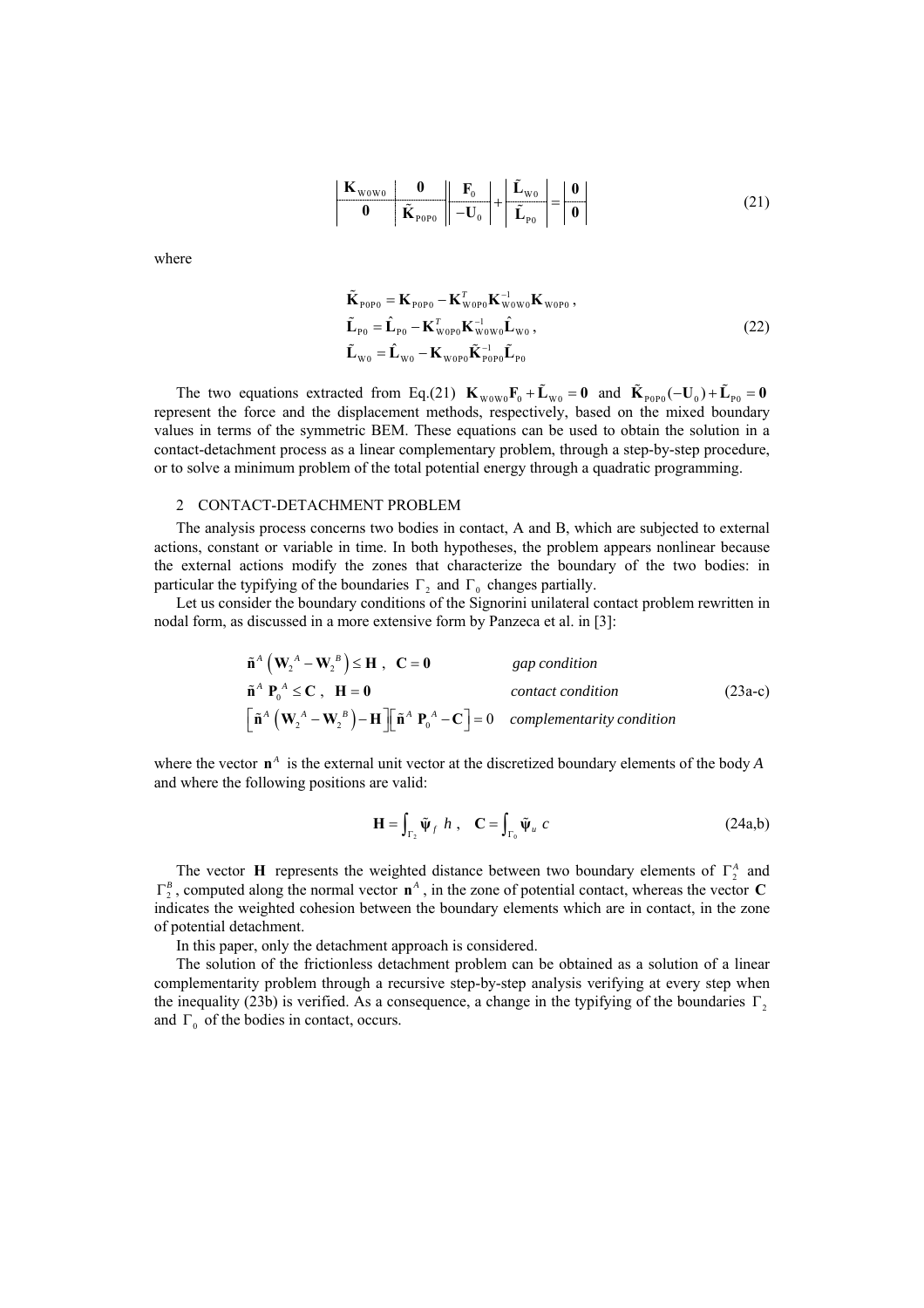The same solution can be obtained directly as a quadratic programming problem through the introduction of the total potential energy in terms of discrete variables associated with the boundary nodes involved in the detachment phenomenon. For this purpose, let us consider the functional  $\Pi[F_0]$ , similarly to what is shown by Polizzotto [2], where the variables on the interface boundary are considered as the average of the nodal quantities, evaluated in the direction defined by the normal vector  $\mathbf{n}^A$ , i.e.:

$$
\Pi[\mathbf{F}_0] = \frac{1}{2} \mathbf{F}_0^T \mathbf{K}_{\text{wowo}} \mathbf{F}_0 + \mathbf{F}_0^T \tilde{\mathbf{L}}_{\text{wo}} \tag{25}
$$

obtained by using the first of Eqs.(21),

According to this strategy the solution of the detachment problem is obtained as the minimum of the functional (25) in the following way:

$$
\min_{(\mathbf{F}_0)} \Pi[\mathbf{F}_0], \quad \text{s.t.} \qquad \mathbf{F}_0 \le \mathbf{C} \tag{26}
$$

The condition  $\mathbf{F}_0 = \mathbf{C}$  has to be considered as limit condition for the detachment phenomenon.

## 3 NUMERICAL RESULTS

In order to show the efficiency of the proposed method, two structures have been considered and subjected to external actions, constant in time. In both the cases, the detachment phenomenon is treated in absence of friction and sliding. Indeed, the package of the Karnak.sGbem program regarding the friction and sliding is yet not active.

#### 3.1 *First example*

In Figure 1a the beam is subjected to a load  $q = 1000$  daN/m. The material characteristics are Young's modulus  $E = 50000$  daN/cmq, Poisson's ratio  $v = 0.22$  and  $c = 0$ . Moreover, the beam is subdivided into two substructures whose the contact zone, discretized into 104 boundary elements each being cm 0.38 long, was analyzed. In Figure 1b a diagram is given which shows the nodal forces of the contact nodes, provided by step-by-step analysis using the SBEM strategy, as a function of the contact boundary. The resulting detachment zone by step-by-step analysis is cm. 33,85 long, whereas by the quadratic programming via Matlab is cm. 33,08 long.

It is opportune to remember that the detachment is found by using a step-by-step analysis through the normal weighted forces and by using a quadratic programming through the average of the nodal forces, evaluated in the normal direction.

In the step-by-step analysis with the Karnak.sGbem program [4], the tangential tractions are present, whereas in the functional  $\Pi$  these quantities are not considered. Nevertheless, the two approaches give rise to similar results because of the symmetry of the beam.

In Figure 1c a detail of the detachment zone, obtained through a step-by-step analysis, is shown.

When the beam becomes squat, we noted a difference in the results of the detachment zone.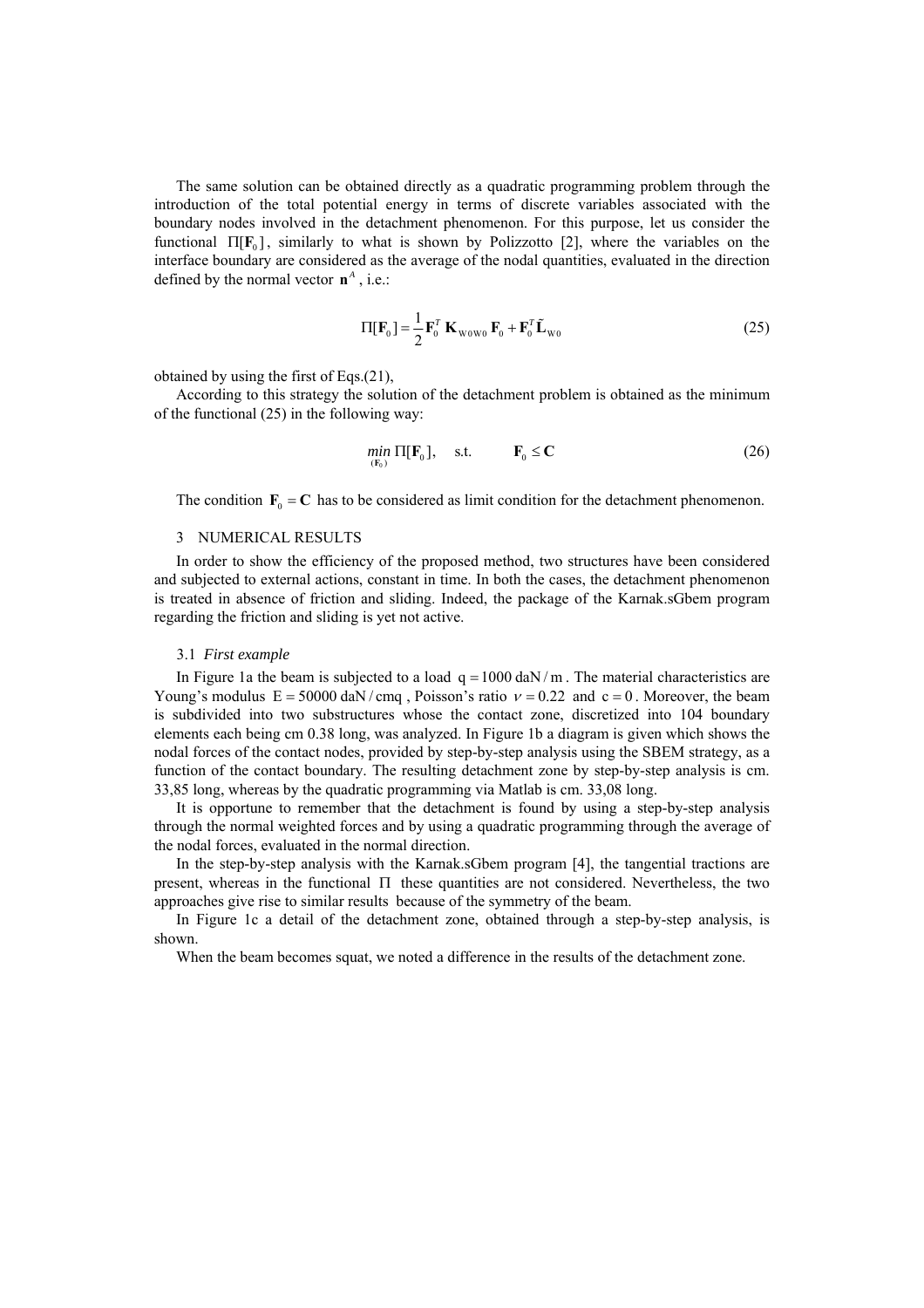

Figure 1: a) Beam built-in at the extremities, b) diagram of the contact forces in function of the contact boundary, c) detachment zone in the step-by-step analysis.

#### 3.2 *Second example*

A concrete block shown in Figure 2a, having as physical characteristics  $E = 300000 \text{ dan/cm}^2$ ,  $v = 0.25$  and  $c = 0$  is constrained to the ground. Four iron rods (  $2\phi 12 + 2\phi 12$  ) connect an iron structural system plate+H bar to the concrete block. The physical characteristics of the steel elements are  $E = 2200000 \text{ daN/cm}^2$  and  $v = 0.3$ , whereas the geometrical characteristics of the Hbar are  $I = 5696$  cm<sup>4</sup>,  $A = 78.1$  cm<sup>2</sup>. In this plane problem the iron rods have been substituted by two steel bars, each having rectangular section  $A = 1 \cdot 2.26$  cm<sup>2</sup>. At the H-bar top a vertical load  $N = 100000$  daN has been applied, distant  $e = 10$  cm from the barycentre axis. As a consequence, since a stress distribution mechanically equivalent to the vertical load must be applied at the H-bar top, the following stress values  $\sigma_c = -3036.03$  daN/cm<sup>2</sup> and  $\sigma_t = +475.21$  daN/cm<sup>2</sup> must be considered at the extremes of the section. The cohesion between the plate and the concrete is obviously absent.

The employed approach involves preliminarily the macro-zoning of the structural system into 7 sub-structures, each of their discretized into the boundary elements (bem-e):

- two flanges of the steel section: 32 bem-e for each sub-structures,
- the stem of the H-bar: 34 bem-e,
- two iron rods 16 bem-e for each sub-structures,
- the plate 72 bem-e,
- the concrete block 152 bem-e.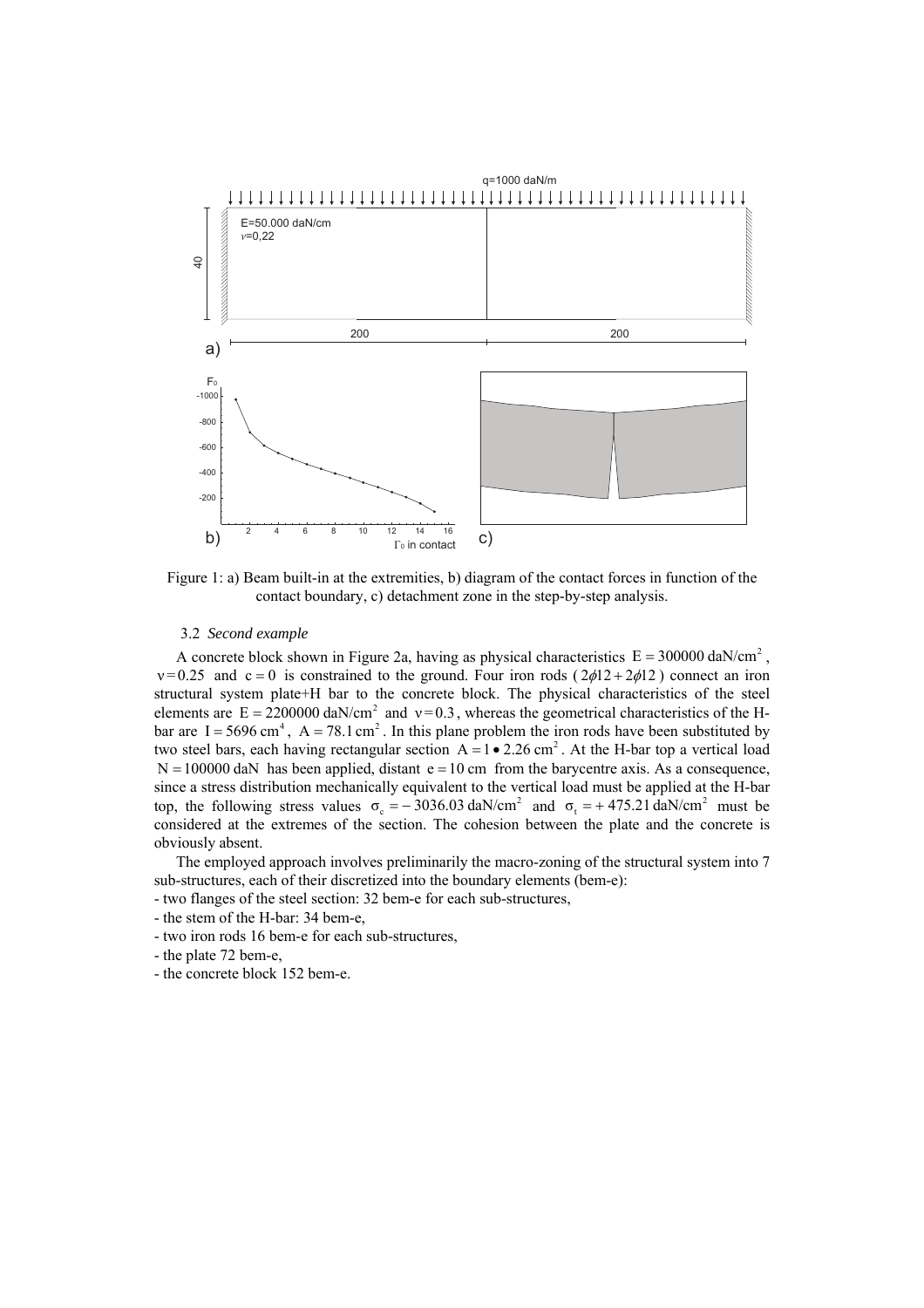

Figure 2: a) An iron structural system plate+H bar connected to concrete block, b) The strained shape, c) The normal stress distributions in the concrete block and H bar and d) in the plate, e), f) The principal traction and compression stress mappings.

Because of the couple action, a detachment between the plate and the below concrete block happens through a step by step procedure, whose effects are shown in Figure 2b. This procedure contemplates the comparison between the weighted tractions with the value of the weighted cohesion (null in this example) at every bem-e, using the eq.(23b). The detachment phenomenon involves two boundary detachments having the following dimensions  $d_1 = 26$  cm (13 bem-e) and  $d_2 = 46$  cm (23 bem-e).

In Figure 2b the strained shape is shown by considering an amplified scale and by having the Hbar cut off, whereas in Figure 2c the stress diagrams are valued at the H-bar ( $h_1 = 18$  cm) and near to concrete compressed zone ( $h<sub>2</sub> = 10$  cm). Their evaluations are made through the Somigliana